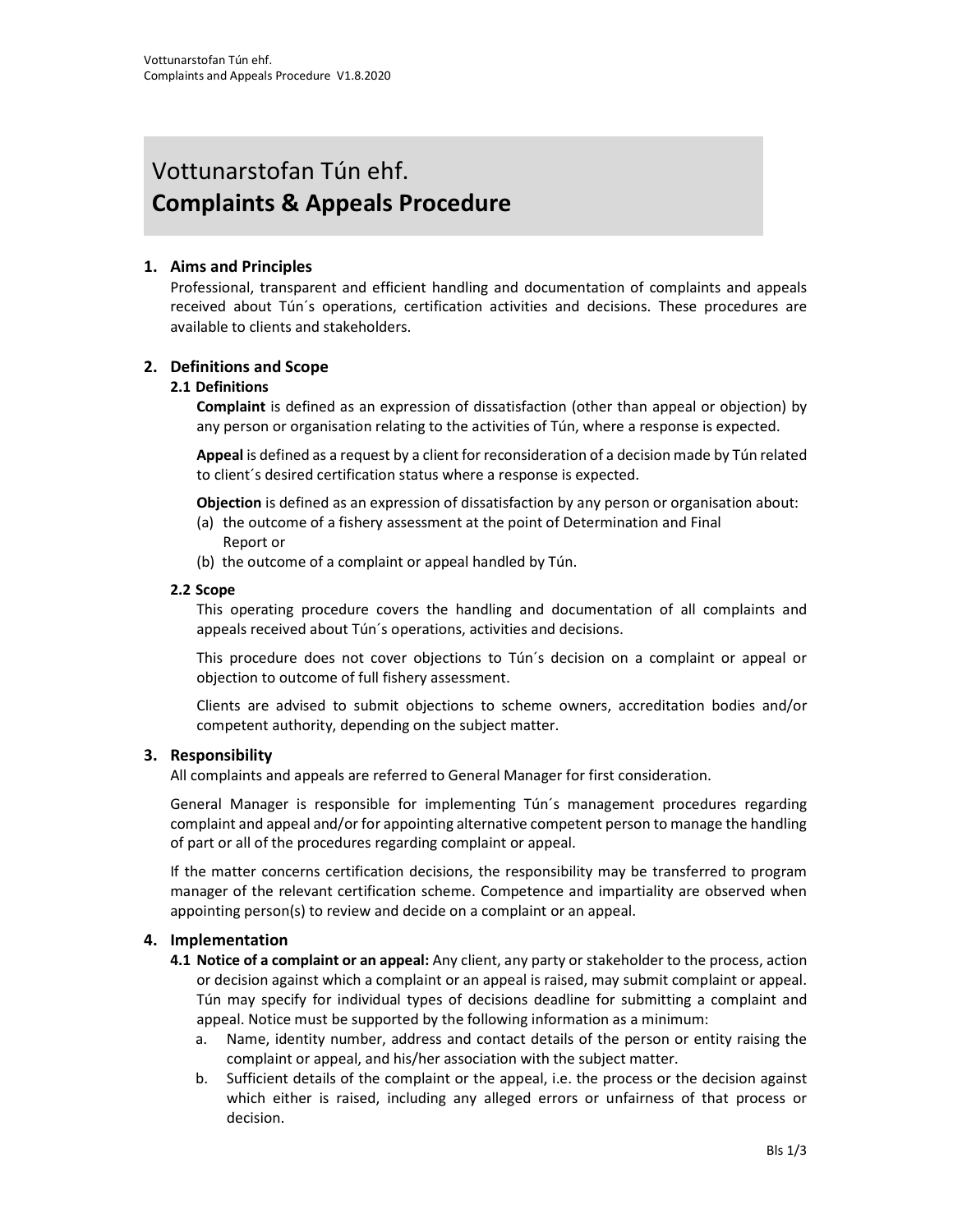- c. Any new information that complainant or appellant considers material to the issue and why such information could be material to the result of the issue.
- 4.2 Review of a complaint or an appeal: Tún documents the handling of complaints and appeals, from the point of receipt to final decision.
	- 1) Tún confirms whether a complaint or an appeal relates to Tún´s activities.
	- 2) Within 5 working days of receiving a complaint or an appeal, Tún acknowledges the receipt by letter to the complainant or appellant.
	- 3) Tún proposes a draft course of action to follow up on the complaint or the appeal, taking account of the need for further information, expertise and competence of staff.
	- 4) Within 10 working days of receiving a complaint or an appeal, Tún provides initial response to the complainant/appellant, outlining the proposed course of action to follow up on the complaint or the appeal.
	- 5) Tún provides evidence to the complainant or appellant if the handling of the complaint or the appeal requires the involvement of a third party, such as an owner of a certification scheme, an accreditation body or competent (public) authority.
	- 6) Tún keeps the complainant or appellant informed of the progress of the handling of the complaint or the appeal until the matter is closed.
- 4.3 Investigation and Reporting: Tún investigates the complaint or the appeal and prepares a report to Tún´s management:
	- 1) The complaint or the appeal is investigated by a competent reviewer:
		- a) The complaint or the appeal and attached information
		- b) Tún records of the activity or decision against which the complaint or the appeal is raised.
		- c) Tún may, if necessary, request further information from a member of staff or the complainant/appellant. Such information shall be provided within 5 working days of such a request.
	- 2) The reviewer prepares a summary report to Tún summarizing the results of the evaluation of the complaint or the appeal, and specifying all actions proposed in response to the complaint or the appeal.
- 4.4 Decision and Target Time: Tún makes a decision on the response to the complaint or appeal:
	- 1) The decision is made by the General Manager, or other competent Tún personnel or committee appointed by the General Manager, as appropriate to the subject matter.
	- 2) The target time for a decision from the date of a complaint or appeal is 30 days and the maximum time is 90 days. However, if the subject matter is also being considered through an objection process, the 90 days maximum may be extended until the objection process is completed.
	- 3) Tún gives formal notice of the outcome and end of the complaint and/or appeal process to the complainant/appellant within 5 working days of a decision.
- 4.5 Follow-Up: Tún instructs relevant personnel or committee to implement decision regarding complaint or appeal. General Manager or other member of staff responsible for managing the handling of the complaint or appeal confirms that corrective action has been implemented.

#### 5 References

- 1) Tún´s Quality Manual.
- 2) Tún guidebook and standards for organic agricultural production and sustainable production.
- 3) MSC General Certification Requirements.
- 4) ISO 17065.